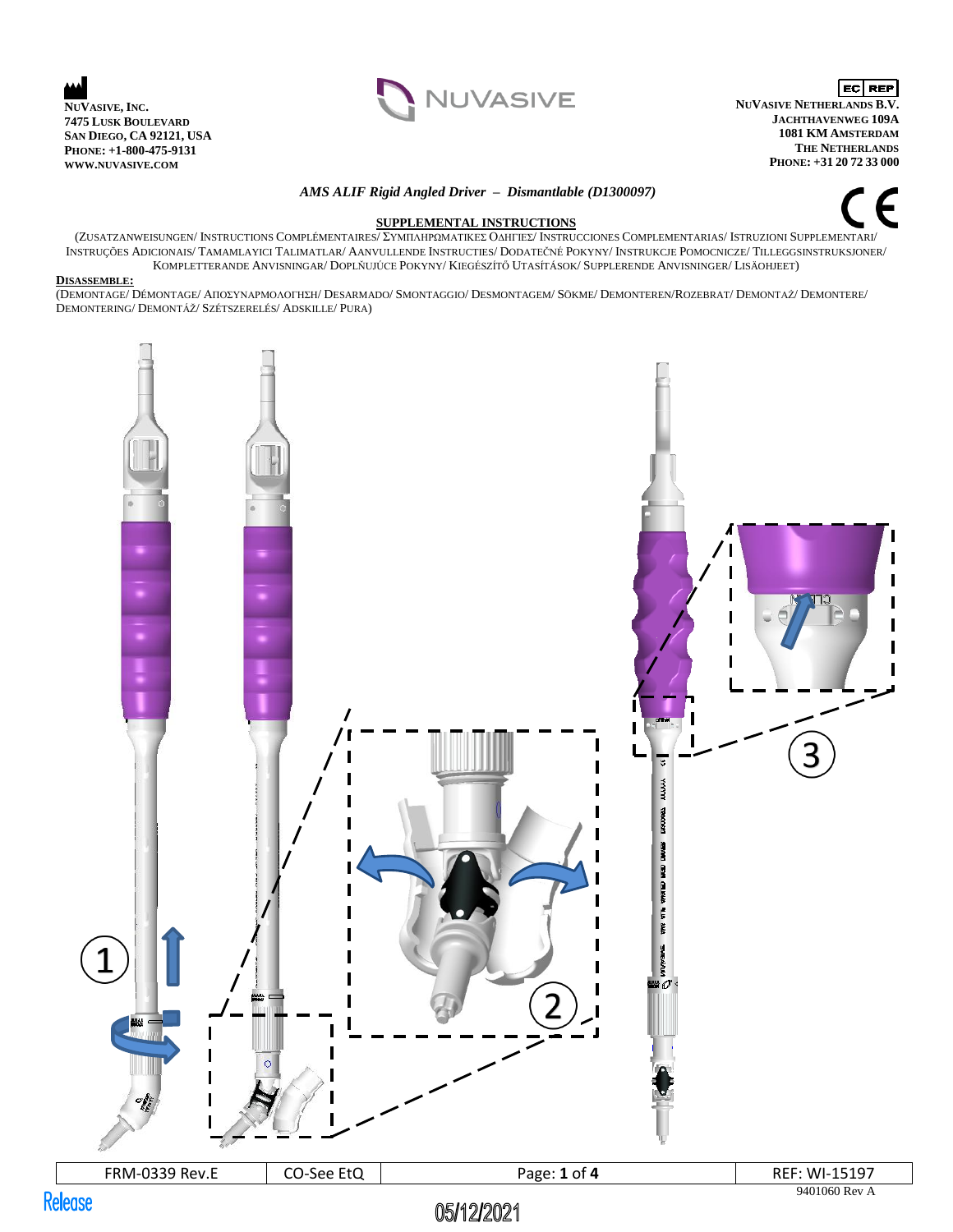



**EC** REP **NUVASIVE NETHERLANDS B.V. JACHTHAVENWEG 109A 1081 KM AMSTERDAM THE NETHERLANDS PHONE: +31 20 72 33 000**

#### *AMS ALIF Rigid Angled Driver – Dismantlable (D1300097)*



### **SUPPLEMENTAL INSTRUCTIONS**

(ZUSATZANWEISUNGEN/ INSTRUCTIONS COMPLÉMENTAIRES/ ΣΥΜΠΛΗΡΩΜΑΤΙΚΕΣ ΟΔΗΓΙΕΣ/ INSTRUCCIONES COMPLEMENTARIAS/ ISTRUZIONI SUPPLEMENTARI/ INSTRUÇÕES ADICIONAIS/ TAMAMLAYICI TALIMATLAR/ AANVULLENDE INSTRUCTIES/ DODATEČNÉ POKYNY/ INSTRUKCJE POMOCNICZE/ TILLEGGSINSTRUKSJONER/ KOMPLETTERANDE ANVISNINGAR/ DOPLŇUJÚCE POKYNY/ KIEGÉSZÍTŐ UTASÍTÁSOK/ SUPPLERENDE ANVISNINGER/ LISÄOHJEET)

#### **DISASSEMBLE:**

(DEMONTAGE/ DÉMONTAGE/ ΑΠΟΣΥΝΑΡΜΟΛΟΓΗΣΗ/ DESARMADO/ SMONTAGGIO/ DESMONTAGEM/ SÖKME/ DEMONTEREN/ROZEBRAT/ DEMONTAŻ/ DEMONTERE/ DEMONTERING/ DEMONTÁŽ/ SZÉTSZERELÉS/ ADSKILLE/ PURA)

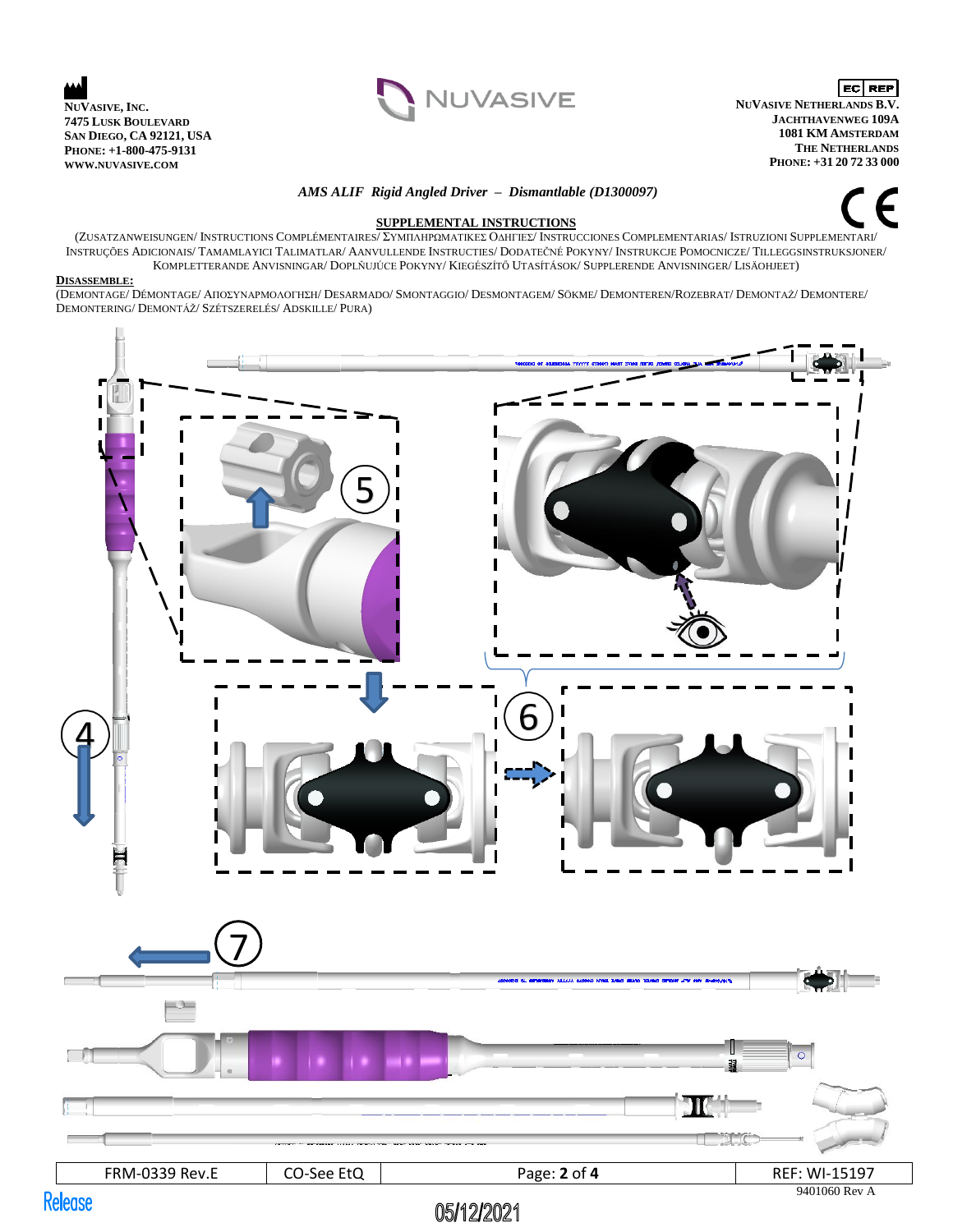



**EC** REP **NUVASIVE NETHERLANDS B.V. JACHTHAVENWEG 109A 1081 KM AMSTERDAM THE NETHERLANDS PHONE: +31 20 72 33 000**

# *AMS ALIF Rigid Angled Driver – Dismantlable (D1300097)*  **SUPPLEMENTAL INSTRUCTIONS**

CE

### **ASSEMBLE/REASSEMBLE:**

(ZUSAMMENBAU/ERNEUTER ZUSAMMENBAU, MONTAGE/REMONTAGE, ΣΥΝΑΡΜΟΛΟΓΗΣΗ/ΕΠΑΝΑΣΥΝΑΡΜΟΛΟΓΗΣΗ, ARMADO/REARMADO, MONTAGGIO/RIMONTAGGIO, MONTAGEM/NOVA MONTAGEM, BIRLEŞTIRME/YENIDEN BIRLEŞTIRME, MONTEREN/HERMONTEREN, SESTAVIT/OPĚT SESTAVIT, MONTAŻ/MONTAŻ PONOWNY, MONTERE/REMONTERE, MONTERA/ÅTERMONTERA, MONTÁŽ/OPÄTOVNÁ MONTÁŽ, ÖSSZESZERELÉS / ISMÉTELT ÖSSZESZERELÉS, MONTERE/REMONTERE, KOKOA/KOKOA UUDELLEEN)